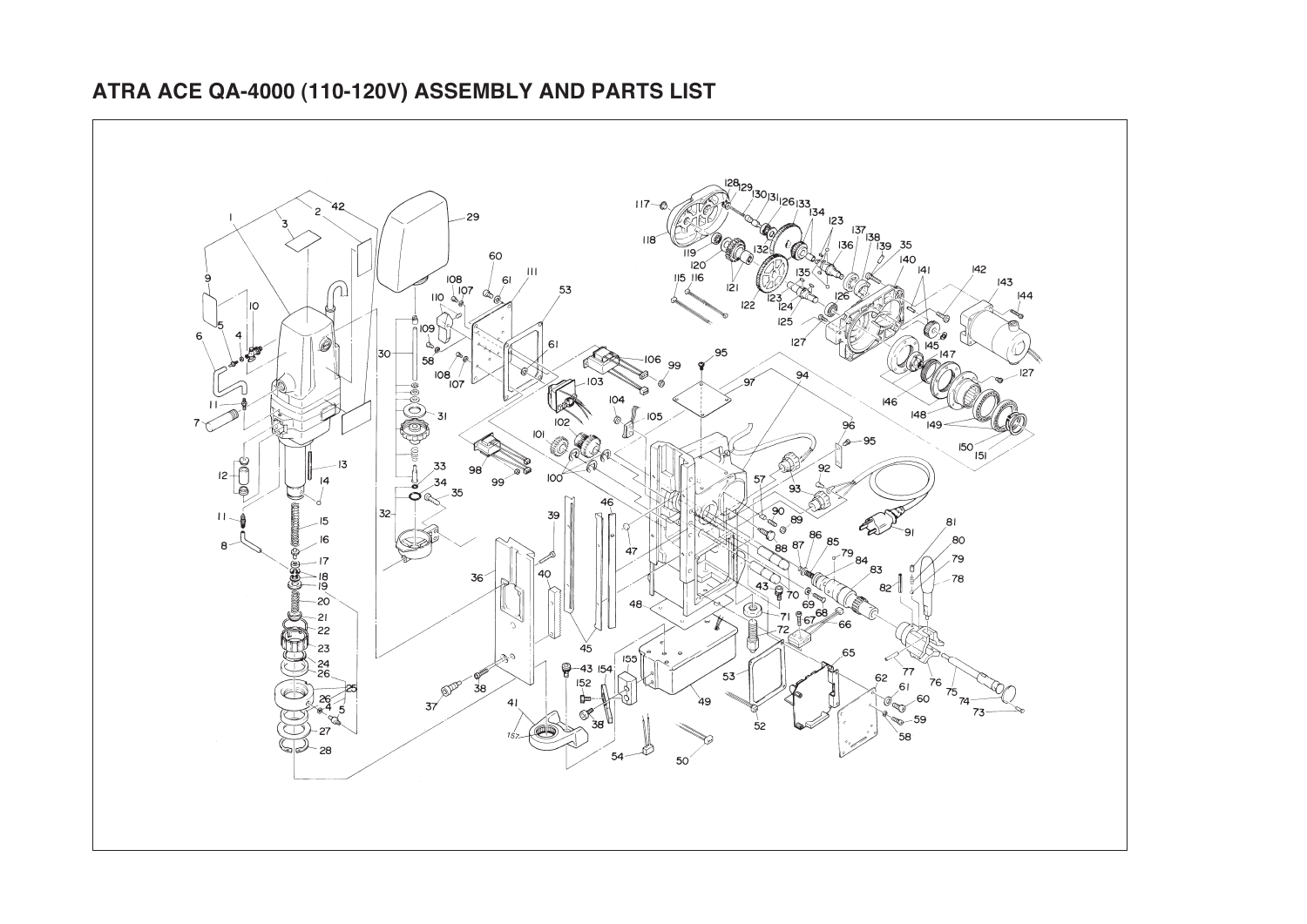## The parts numbers with ( ) are included in the Ass'y parts written above them.

| No.            | Part No.  | <b>Part Name</b>             | Q'ty           | <b>Price</b> | No.             | Part No.       | <b>Part Name</b>                 | Q'ty                  | <b>Price</b> | No. | Part No.           | <b>Part Name</b>                  | Q'ty            | <b>Price</b> |
|----------------|-----------|------------------------------|----------------|--------------|-----------------|----------------|----------------------------------|-----------------------|--------------|-----|--------------------|-----------------------------------|-----------------|--------------|
| $\overline{1}$ | TB04072   | Drill Motor Ass'y (115V)     | 1 set          |              | 60              | TP02419        | $+$ Screw 6 $X$ 10               | 8                     |              | 121 | TB01360            | Spur Gear 30 M1 Ass'y             | 1 set           |              |
|                | (TB00598) | Carbon Brush (2 pcs/set)     | 1 set          |              | 61              | TQ01331        | Seal Washer M6                   | 9                     |              | 122 | TQ02435            | Spur Gear 70M1B                   | $\mathbf{1}$    |              |
| $\overline{2}$ | (TQ05063) | <b>Caution Label</b>         | $\mathbf{1}$   |              | 62              | TQ06040        | Circuit Board                    | $\mathbf{1}$          |              | 123 | TQ01913            | Sunk Key 4 X 4 X 7 Round-end      | $\overline{2}$  |              |
| 3              | (TQ05066) | <b>Cutter Caution Label</b>  | $\mathbf{1}$   |              | 65              | TB05290        | Control Board Ass'y              | 1 set                 |              | 124 | TP10130            | Sunk Key 3 X 3 X 10               | $\mathbf{1}$    |              |
| 9              | (TQ05064) | <b>Cutter Mounting Label</b> | $\overline{1}$ |              | 66              | TB01363        | <b>Slide Detection Device</b>    | 1 set                 |              | 125 | TQ01923            | Gear Shaft B                      | $\overline{1}$  |              |
| 42             | (TQ05063) | <b>Caution Label</b>         | $\mathbf{1}$   |              | 67              | TP14471        | Hex. Socket Bolt 4 X 20          | $\mathbf{2}^{\prime}$ |              | 126 | TQ01916            | Ball Bearing 6801ZZ               | $\mathbf{2}$    |              |
| $\overline{4}$ | CP21947   | Seal Packing                 | $\mathbf{2}$   |              | 68              | FS00315        | + Pan Head Screw 2 X 20          | $\overline{2}$        |              | 127 | TP04715            | Hex. Bolt 4 X 8                   | $\overline{12}$ |              |
| 5              | TP14500   | Hose Nipple                  | $\overline{2}$ |              | 69              | TQ00729        | Spring Washer M2                 | $\mathbf{2}^{\prime}$ |              | 128 | TQ01920            | Retaining Ring RTW-9              | $\mathbf{1}$    |              |
| 6              | TP15821   | Tube 4 X 7 X 240             | 1 set          |              | 70              | TQ00707        | Shaft                            | $\overline{2}$        |              | 129 | TQ01912            | <b>Spring Stopper</b>             | $\mathbf{1}$    |              |
| $\overline{7}$ | TB02534   | Side Handle Ass'y            | 1 set          |              | 71              | TP03914        | Hex. Nut Type 3 M16              | $\mathbf{1}$          |              | 130 | TQ01911            | Spring 0.6 X 3 X 35               | $\mathbf{1}$    |              |
| 8              | TP15820   | Tube 4 X 7 X 120             | 1 set          |              | $\overline{72}$ | TQ01954        | <b>Stabilizer Shaft</b>          | $\mathbf{1}$          |              | 131 | TQ01919            | Spool                             | $\mathbf{1}$    |              |
| 10             | TP14495   | Petcock Valve 1/8(PT)        | $\overline{1}$ |              | 73              | TP08598        | $+$ Screw 3 X 5                  | $\mathbf{3}$          |              | 132 | TQ01963            | Washer 14.5 X 25 X 0.6            | $\mathbf{1}$    |              |
| 11             | TQ00672   | <b>Dropper Nipple</b>        | $\overline{2}$ |              | 74              | TQ00844        | <b>Mounting Plate</b>            | $\mathbf{1}$          |              | 133 | TQ02434            | Spur Gear 70M1A                   | $\mathbf{1}$    |              |
| 12             | TB00503   | Oil Dropper Ass'y            | 1 set          |              | 75              | TQ01903        | Inner Shaft                      | $\mathbf{1}$          |              | 134 | TB01358            | Clutch Gear Sub Ass'y             | 1 set           |              |
| 13             | TP03261   | Spring Pin 4 X 26 AW         | $\overline{1}$ |              | 76              | TQ01901        | <b>Handle Boss</b>               | $\overline{1}$        |              | 135 | TP15428            | Ball 5mm Dia.                     | $\overline{2}$  |              |
| 14             | TB01672   | Ball 5/16 Ass'y              | 1 set          |              | 77              | TP12821        | Spring Pin 5 X 26                | $\overline{3}$        |              | 136 | TQ01915            | Gear Shaft A                      | $\mathbf{1}$    |              |
| 15             | TP15998   | Spring 1.6 X 16.2 X 120      | $\mathbf{1}$   |              | 78              | TQ00680        | Rod Handle                       | 3                     |              | 137 | TQ01917            | Ball Bearing 6803ZZ               | $\mathbf{1}$    |              |
| 16             | TQ01895   | <b>Pilot Spacer</b>          | $\mathbf{1}$   |              | 79              | CP01123        | <b>Ball 3/16</b>                 | $\overline{7}$        |              | 138 | TQ01918            | Shift Ring                        | $\mathbf{1}$    |              |
| 17             | TP15848   | Spacer 10.5 X 19 X 5         | $\mathbf{1}$   |              | 80              | TP06396        | Spring                           | $\overline{3}$        |              | 139 | TQ01960            | Roll Pin 4 X 22                   | $\mathbf{1}$    |              |
| 18             | TP13905   | Retaining Ring RTW-19        | $\overline{2}$ |              | 81              | TP06397        | Hex. Screw 6 X 8                 | 3                     |              | 140 | TQ01909            | Gear Box                          | $\mathbf{1}$    |              |
| 19             | TB01348   | Washer Ass'y                 | 1 set          |              | 82              | TP13891        | Spring Pin 5 X 38                | $\mathbf{1}$          |              | 141 | TB01356            | Plain Gear 41 Ass'y               | 1 set           |              |
| 20             | TQ01898   | Spring 0.8 X 12 X 31         | $\mathbf{1}$   |              | 83              | TQ01902        | <b>Clutch Shaft</b>              | $\mathbf{1}$          |              | 142 | TP04197            | Hex. Bolt 6 X 30                  | $\overline{2}$  |              |
| 21             | TB01349   | Push Ring Ass'y              | 1 set          |              | 84              | TQ01904        | <b>Clutch Ring</b>               | $\mathbf{1}$          |              | 143 | TB02681            | Feed Motor Ass'y (115V)           | 1 set           |              |
| 22             | TQ01896   | <b>Twist Spring</b>          | $\mathbf{1}$   |              | 85              | TQ00682        | Spring 1.2 X 8 X 17              | $\mathbf{1}$          |              |     | (TB00599)          | Carbon Brush Ass'y (2 pcs/set)    | 1 set           |              |
| 23             | TQ01897   | Sleeve                       | $\mathbf{1}$   |              | 86              | TP00092        | Plain Washer M6                  | $\mathbf{1}$          |              | 144 | TP18619            | Hex. Socket Head Cap Screw 4 X 30 | $\overline{4}$  |              |
| 24             | TP15239   | Retaining Ring C-28          | $\mathbf{1}$   |              | 87              | TQ00683        | Grip Ring GS-6.0                 | $\overline{1}$        |              | 145 | TQ01961            | Grip Ring GS-8                    | $\mathbf{1}$    |              |
| 25             | TB00713   | Oil Ring Ass'y               | 1 set          |              | 88              | TP02931        | <b>Set Screw</b>                 | $\mathbf{1}$          |              | 146 | TB00510            | Harmonic Ass'y                    | 1 set           |              |
| 26             | (TP14499) | Oil Seal GD38 X 48 X 4       | $\overline{2}$ |              | 89              | TP07419        | Hex. Nut Type 3 M6               | 5                     |              | 147 | TP12328            | Retaining Ring STW-9              | $\mathbf{1}$    |              |
| 27             | TP12773   | Washer 38.5 X 54 X 1         | $\overline{1}$ |              | 90              | TQ04781        | Hex. Socket Set Screw 6 X 14     | 5                     |              | 148 | TQ01952            | Clutch                            | $\mathbf{1}$    |              |
| 28             | TP14969   | Retaining Ring ISTW-38       | $\overline{1}$ |              | 91              | <b>TA9A757</b> | Cabtyre Cable Ass'y              | 1 set                 |              | 149 | TQ00725            | Ball Bearing 6809 ZZ              | $\overline{2}$  |              |
| 29             | TQ04779   | Oil Tank                     | $\mathbf{1}$   |              | 92              | LP08489        | $+$ Screw 4 X 6                  | $\mathbf{1}$          |              | 150 | TP17384            | Retaining Ring C-32               | $\mathbf{1}$    |              |
| 30             | TB03785   | Cap Ass'y                    | 1 set          |              | 93              | TP13889        | Connector SC4-3                  | $\overline{2}$        |              | 151 | TP14412            | <b>Retainer Holder</b>            | $\mathbf{1}$    |              |
| 31             | (TQ00701) | Packing Cap                  | $\mathbf{1}$   |              | 94              | TB04377        | Body Sub Ass'y A                 | 1 set                 |              | 152 | TP01945            | Hex. Bolt 5 X 12                  | $\mathbf{1}$    |              |
| 32             | TB01380   | Oil Tank Bracket Sub Ass'y   | 1 set          |              | 95              | (TP05136)      | Rivet No.2 X 4.8                 | 6                     |              | 154 | TQ04949            | Blade                             | $\mathbf{1}$    |              |
| 33             | (TP11994) | O-Ring P-4                   | $\mathbf{1}$   |              | 96              | (TP04769)      | <b>Plate Serial Number</b>       | $\mathbf{1}$          |              | 155 | TQ04950            | <b>Blade Base</b>                 | $\mathbf{1}$    |              |
| 34             | (CP20180) | O-Ring P-18                  | $\mathbf{1}$   |              | 97              | (TQ05610)      | Plate Warning                    | $\mathbf{1}$          |              |     |                    |                                   |                 |              |
| 35             | TP03086   | Hex. Bolt 6 X 20             | 6              |              | 98              | TB03912        | Transformer Sensor Ass'y         | 1 set                 |              |     |                    |                                   |                 |              |
| 36             | TQ01899   | Slide Board                  | $\mathbf{1}$   |              | 99              | TP00067        | Hex. Nut M3                      | 3                     |              |     |                    |                                   |                 |              |
| 37             | TP14717   | Hex. Socket Bolt 10 X 20     | $\mathbf{1}$   |              | 100             | TP04126        | Snap Ring E-12                   | 3                     |              |     |                    |                                   |                 |              |
| 38             | TP14178   | Hex. Bolt 6 X 10             | $\overline{2}$ |              | 101             | TQ00708        | Spur Gear 24 M1.5                | $\mathbf{1}$          |              |     |                    |                                   |                 |              |
| 39             | TP08013   | Hex. Bolt 5 X 25             | $\overline{4}$ |              | 102             | TQ00706        | Spur Gear 16 X 24                | $\mathbf{1}$          |              |     |                    |                                   |                 |              |
| 40             | TP15111   | Rack                         | $\overline{1}$ |              | 103             | TB03702        | Switch Ass'y                     | 1 set                 |              |     | <b>ACCESSORIES</b> |                                   |                 |              |
| 41             | TB02694   | <b>Bracket Ass'y</b>         | 1 set          |              | 104             | TP02627        | Hex. Nut M2                      | $\overline{2}$        |              |     |                    |                                   |                 |              |
| 157            | (TQ03444) | Needle Bearing B-2410        | 1              |              | 105             | TQ00703        | Limit Switch DC3A-D3RB           | $\mathbf{1}$          |              | No. | Part No.           | <b>Part Name</b>                  | Q'ty            | <b>Price</b> |
| 43             | TQ03344   | Hex. Socket Bolt 8 X 20      | $\overline{6}$ |              | 106             | TB03911        | Trans. Power Supply Ass'y (115V) | 1 set                 |              |     | TP04696            | Hex. Wrench Key 3                 | $\mathbf{1}$    |              |
| 45             | TP12777   | Slide Plate                  | $\overline{2}$ |              | 107             | TQ01330        | Seal Washer M3                   | 3                     |              |     | TP01939            | Hex. Wrench Key 4                 | $\mathbf{1}$    |              |
| 46             | TQ01905   | Jib                          | $\mathbf{1}$   |              | 108             | TP00056        | $+$ Screw 3 X 6                  | $\overline{3}$        |              |     | TP17014            | Spanner 8 X 10                    | $\overline{1}$  |              |
| 47             | TQ00394   | Seal Bushing                 | $\mathbf{1}$   |              | 109             | TP12819        | + Pan Head Screw 4 X 6           | $\overline{2}$        |              |     | <b>UEA0835</b>     | Pilot Pin 5/16" X 1-3/8" DOC      | $\mathbf{1}$    |              |
| 48             | TQ01928   | Packing for Pole             | $\mathbf{1}$   |              | 110             | TB01381        | Switch Knob Ass'y                | 1 set                 |              |     | TA99027            | Safety Chain Ass'y                | 1 set           |              |
| 49             | TB02687   | Square Pole Ass'y (115V)     | 1 set          |              | 111             | TQ05061        | Switch Plate                     | $\overline{1}$        |              |     | TB02145            | Cutting Oil 0.5L                  | $\mathbf{1}$    |              |
| 50             | TB00578   | H Cord Ass'y                 | 1 set          |              | 115             | TB00573        | D Cord Ass'y                     | 1 set                 |              |     | TQ05611            | <b>Instruction Manual</b>         | $\mathbf{1}$    |              |
| 52             | TB00577   | F Cord Ass'y                 | 1 set          |              | 116             | TB03809        | Cord Ass'y M-M                   | 1 set                 |              |     | TP10198            | Tool Box 285 X 125 X 62           | $\mathbf{1}$    |              |
| 53             | TQ01933   | Packing for Body             | $\overline{2}$ |              | 117             | TQ01962        | Collar Cap K-100 16CSBL          | $\overline{1}$        |              |     | TQ03060            | <b>Label Combination</b>          | $\mathbf{1}$    |              |
| 57             | TQ04783   | Supporter                    | 5              |              | 118             | TQ04982        | Gear Box Cover                   | $\mathbf{1}$          |              |     |                    |                                   |                 |              |
| 58             | TQ00258   | Seal Washer M4               | 6              |              | 119             | TQ01924        | Ball Bearing 688ZZ               | $\mathbf{1}$          |              |     |                    |                                   |                 |              |
| 59             | TQ01526   | Pan Head Screw 4 X 10        | $\overline{4}$ |              | 120             | TQ01926        | Washer 10.2 X 20 X 0.6           | $\mathbf{1}$          |              |     |                    |                                   |                 |              |
|                |           |                              |                |              |                 |                |                                  |                       |              |     |                    |                                   |                 |              |